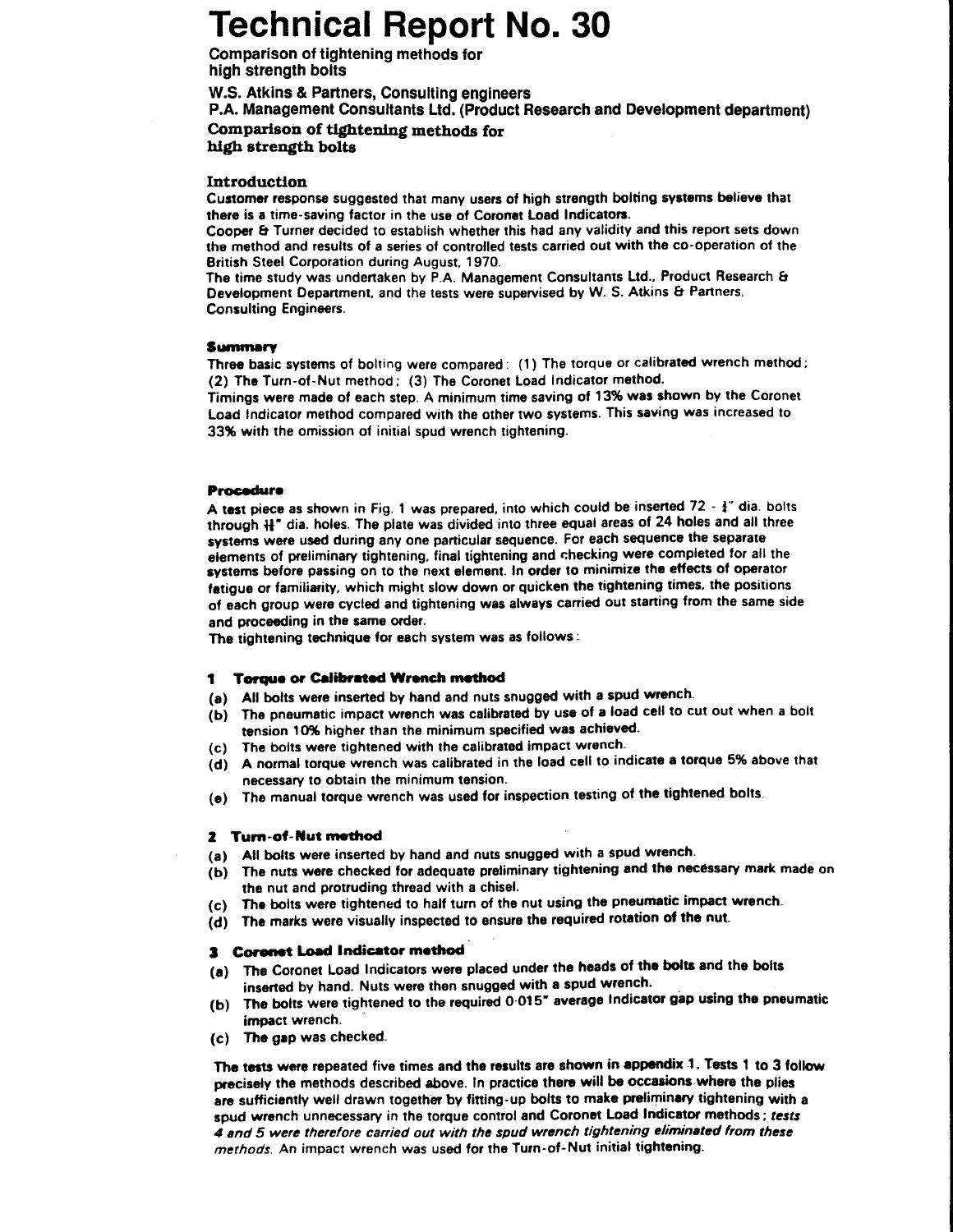#### Results

Average results for each test series were as follows:

Key

 $T - torque$  (calibrated wrench)

 $N$  - turn-of-nut

 $C -$  Coronet

Time is in minutes per 24 bolts

|                           | Tests $1 - 3$ |       |       | Tests $4 - 5$            |       |         |
|---------------------------|---------------|-------|-------|--------------------------|-------|---------|
|                           |               | N     | C     |                          | N     | С       |
| Hand place & hand tighten | 6.25          | 6.70  | 6.52  | $\overline{\phantom{a}}$ |       |         |
| Hand place only           |               |       |       | 3.56                     | 3.58  | 4.86    |
| Spud tighten              | 2.39          | 3.02  | 3.22  |                          | 5.37  |         |
| Final tighten             | 6.75          | 6.52  | 5.32  | 13.49                    | 5.14  | 3.99    |
| Inspect                   | 9.17          | 2.24  | 1.22  | 8.11                     | 1.69  | 1.65    |
| Total                     | 25 10         | 18.78 | 16.28 | 25.26                    | 15.78 | $10-50$ |

It will be appreciated that the testing was carried out in ideal shop conditions and these figures may not be achievable on site. However, the comparison of the results will in no way be affected by this consideration.

It will be seen that the Coronet Load Indicator method was the quickest of the three methods, both with or without initial spud wrench tightening, the comparison being:

| Time saved by Coronet Load Indicator: |           |             |
|---------------------------------------|-----------|-------------|
| compared with                         | Tests 1—3 | Tests $4-5$ |
| Turn-of-Nut                           | 13%       | 33%         |
| Torque control                        | 35%       | 58%         |

# Appendix 1 - Individual test results

Key

- $T$  torque (calibrated wrench)
- N Turn-of-Nut

 $C -$ Coronet

| <b>TEST</b>              |                              | <b>Place Bolts by Hand</b>   |                               |                              | Spud Tighten                 |                              | <b>Final Tighten</b>         |                              |                              | Inspect                       |                              |                             |  |
|--------------------------|------------------------------|------------------------------|-------------------------------|------------------------------|------------------------------|------------------------------|------------------------------|------------------------------|------------------------------|-------------------------------|------------------------------|-----------------------------|--|
| <b>NUMBER</b>            |                              | N                            | C                             |                              | N                            | $\mathbf c$                  |                              | N                            | $\mathbf c$                  |                               | N                            |                             |  |
| 3<br><b>AVERAGE</b>      | 7.31<br>5.87<br>5.69<br>6.25 | 8.01<br>6.69<br>6.23<br>6.70 | 7.66<br>6.28<br>5.60<br>6 5 2 | 2.93<br>2.23<br>2.03<br>2.39 | 3.64<br>2.56<br>2.88<br>3.02 | 3.93<br>2.56<br>3.19<br>3.22 | 8.19<br>6.90<br>5.02<br>6.75 | 7.81<br>6.07<br>5.70<br>6.52 | 5.18<br>5.67<br>5.11<br>5.32 | 6.82<br>9.47<br>12.73<br>9.17 | 3.07<br>2.27<br>1.39<br>2.24 | 1.28<br>1.44<br>-93<br>1.22 |  |
| 4<br>5<br><b>AVERAGE</b> | 3.79<br>3.32<br>3.56         | 3.14<br>4.01<br>3.58         | 5.17<br>4.54<br>4.86          | ----<br>----                 | 4.63<br>6.10<br>5.36         | --<br>موجسد                  | 12.00<br>14.98<br>13.49      | 5.08<br>5.20<br>5.14         | 4.46<br>3.52<br>3.99         | 9.39<br>6.83<br>8.11          | 1.59<br>1.80<br>∣ 69         | $-96$<br>2.34<br>1.65       |  |

|                | <b>Total Time</b> |       |       |  |  |
|----------------|-------------------|-------|-------|--|--|
|                | N                 |       | C     |  |  |
|                | 25.25             | 22.53 | 18.05 |  |  |
| $\overline{2}$ | 24 47             | 17.59 | 15.95 |  |  |
| 3              | 25.47             | 16.20 | 1483  |  |  |
| <b>AVERAGE</b> | 25:10             | 18.78 | 16.28 |  |  |
| 4              | 25.18             | 14.44 | 1059  |  |  |
| 5              | 25.13             | 17.11 | 10.40 |  |  |
| <b>AVERAGE</b> | 25.26             | 15.78 | 10.50 |  |  |
|                |                   |       |       |  |  |

limes are minutes per 24 bolts

 $\sqrt{1-\lambda}$